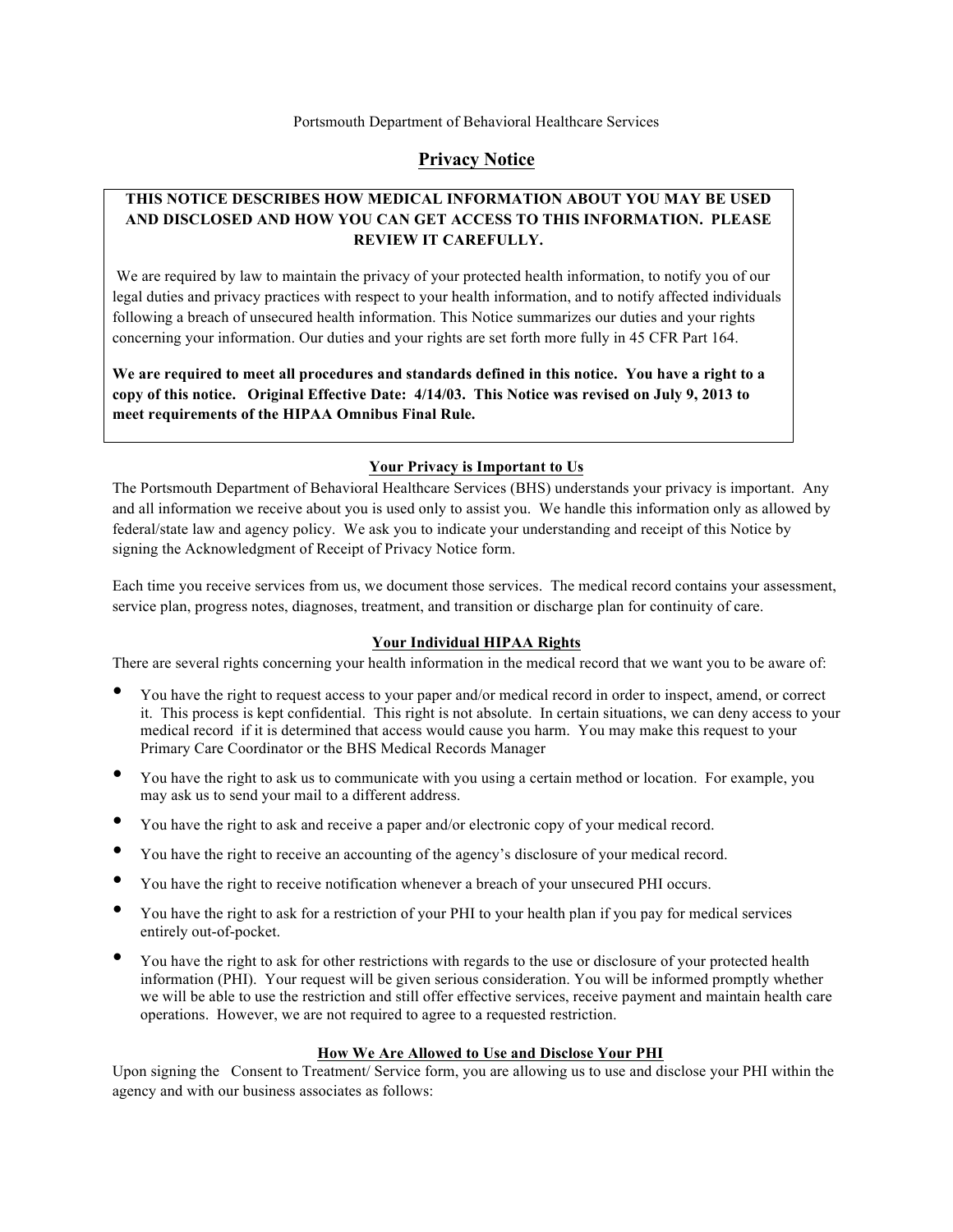- **Treatment** In order to effectively provide treatment/service, DBHS staff may consult and share PHI about you with various service providers, i.e. service plans, lab results, etc. **Payment** - In order to receive payment of services provided, your health information may be sent to those companies or groups responsible for payment coverage, and a monthly bill is sent to the Responsible Party identified by you and noted on the financial form. You can request that certain PHI is not disclosed to your health plan(s), if you choose to pay the full fee out of pocket.
- **Healthcare Operations** In day-to-day business practices, trained staff may access your paper and/or electronic medical record for service delivery, filing documentation, providing appointment reminders by call or letter, as well as conducting quality assessment and improvement activities*.* Certain data elements are collected for statistical reporting.
- **Marketing** BHS will not sell or use your PHI for marketing purposes.
- **Fund Raising –** BHS will not use your personal health information for fund raising, as BHS does not conduct fundraising activities.

#### **Uses and Disclosures without Authorization**

BHS is allowed by federal and state law in certain circumstances to disclose specific health information about you without your consent, authorization, or opportunity to agree or object. There is documentation available to you upon your request listing what information was disclosed, to whom and for what reason.

These specific circumstances are:

- **Required by law** (ex: Court-ordered warrant or subpoena)
- **Public Health authorities** for authorized activities (ex: Communicable diseases)
- **Legal proceedings** (ex: Order from a court or administrative tribunal)
- **Law Enforcement purposes** (ex: reporting of gun shot wounds; limited information requested about suspects, fugitives, material witnesses, missing persons; witnesses criminal conduct on premises)
- **Avert a serious threat to Health and Safety** (ex: in response to a statement/action made by person served to harm self or another)
- Children or incapacitated adults who are **victims of Abuse, Neglect or Exploitation**
- **Specialized Government functions**
	- Ø **Military Services** (ex: in response to appropriate military command)
	- Ø **National Security** and Intelligence activities (ex: in relation to protective services to the President of the United States)
	- Ø **State Department** (ex: medical suitability for the purpose of security clearance)
- **Correctional Facilities** (ex: to correctional facility about an inmate)
- **Research** (ex: for research approved by institutional review board)
- **Health Oversight Activities** (ex: DBHDS or DMAS monitoring)
- **Workers Compensation** (ex: facilitate processing, treatment and payment)
- **Coroners and Medical Examiners** (ex: for identification of a deceased person or to determine cause of death)
- **Secretary of Health and Human Services** (ex: HHS Secretary may monitor for HIPAA compliance)
- **Emergencies** (ex: serious health condition for treatment)

Upon your death, BHS may disclose your PHI to a family member or close personal friend to the extent the information is relevant to their involvement in your healthcare prior to death and consistent with your prior expressed preferences.